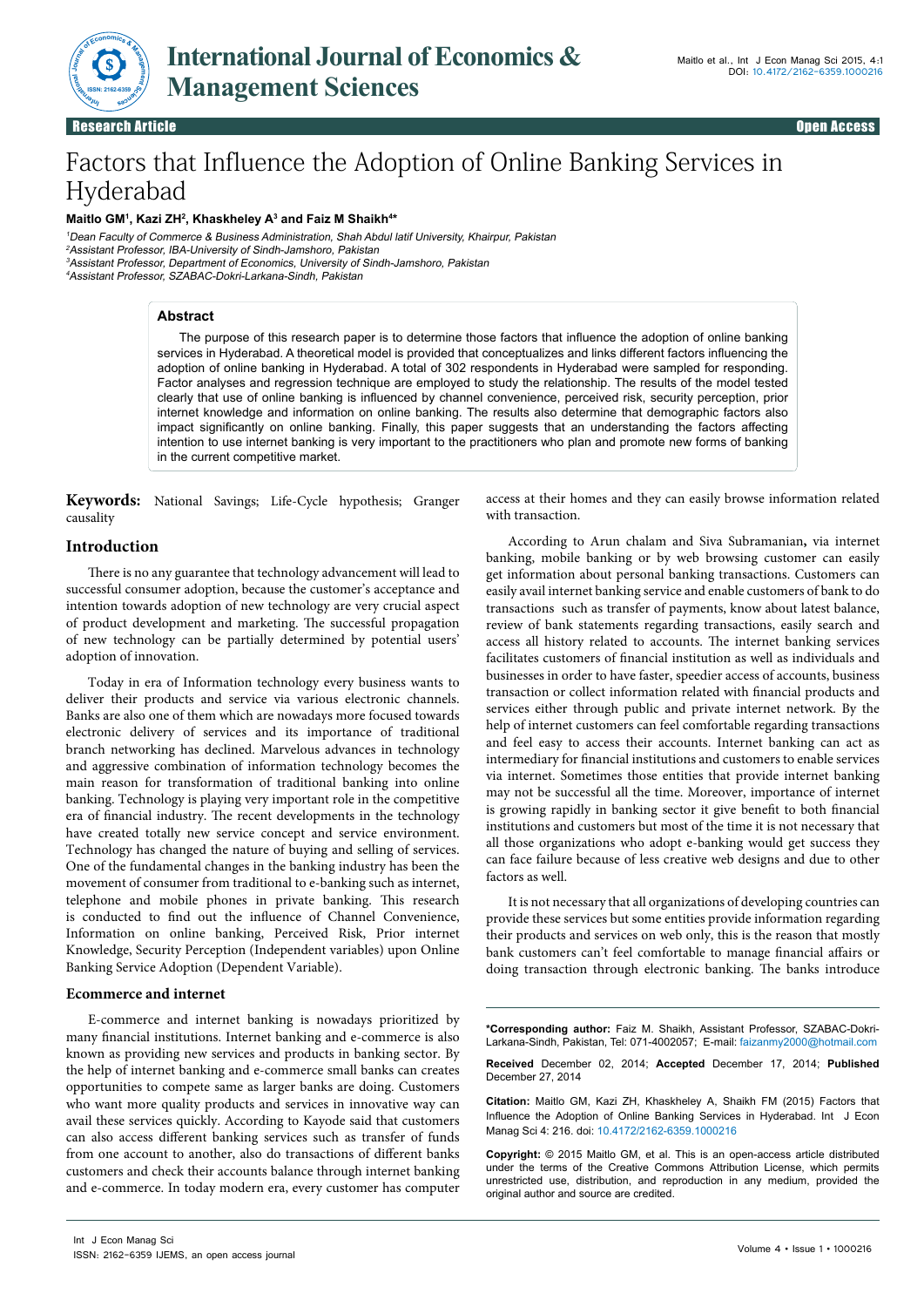new products and services innovatively in market and invest huge cost on it but if the customers doesn't feel satisfy to access these web services then it create problem for most of the banking institutions fail to gain profit because adoption of services from customer side decreases.

# **Online banking**

Online banking is one of the conventional phases in retail banking services. Online banking enabled the banks to enhance its operation through cutting the cost efficiently and effectively to change the traditional system of banking to mobile banking services. In today's modern era, through online banking customers can easily avail services and easily get information regarding their transactions without having visits in branches such as balance inquiry, inter- accounts transfer, utility bills payment, request check book etc as well. Most of the banks are introducing electronic banking system because of more advancement in technology and information system which help the customer/user to interact with bank rapidly and easily. Even it is predicted by most of the banking concerned people that, in coming time instead of only physical market competitions increases but online technology (virtual market) market share also increases and this is the reason that most of the companies were switching from physical markets and entering into virtual market.

In online banking the most important issues faced by banks are security and safety through which banks can specially build customer trust easily and helps the bank to retain customers as well. It is difficult for customer to trust on banks in terms of security and safety. According to Lee and Turban, because of safety and security concerns mostly customers feel hesitate/ confuse to use online banking/internet banking. The main reason behind customer dissatisfaction is security issues. Whenever customer satisfaction and customer acceptations towards any products and services are positive it will increase probability for that product and service succeed in market.

In addition, Ram and Sheth stated that the market failure of innovation is major caused because of customer dissatisfaction and resistance. The most popular system in online banking system is ATM (automated teller machine) which helps the customer to carry out their banking transactions and easily avail all banking information. Due to more advancement in internet technologies, online banking nowadays play very crucial role in e-payment area and also provide online transaction platform to customers, support many e-commerce business such as online shopping, online auction and internet stock as well. In contrast, Hood, Murphy said that the demographic profiles of customers and their way to use ATM shows high association. However, Stevens et al., found that there is significant relation between customer usage pattern of ATM and psychographic profiles.

**Basics of electronic banking:** The electronic delivery of traditional and new products to the customers through electronic channels like ATM, internet and computer is called Electronic Banking. Through e-banking or electronic banking the transaction among companies, banks, individuals and financial institutions can easily take place. E-banking also helps banks/financial institutions to make their customers happy by providing them faster, reliable and speedier services as compare to manual system of banking. Banks can also create their competitive advantage through electronic banking and maintain their customer relationships as well.

E-banking helps the banks or financial institutions not to get only effective results in efficient manner but tell those ways to deal better and in advanced way with customers as well. For banking sector, customer

Int J Econ Manag Sci

ISSN: 2162-6359 IJEMS, an open access journal

preferences and liking matters a lot which raises their profitability, helps them to expand their business and accomplishments. Electronic banking is the way through banks can easily connect with customers and straight forwardly prepare, manage and control all financial transactions [1]. Electronic banking is advanced way of dealing customers and it consists of different distribution channels. However, Daniel stated that banks can provide information and services to customers with the help of television, telephone or mobile phone. Nowadays electronic banking takes more importance and has bigger platform than banking with internet. Moreover, Daniel also said that there are four different channels through which electronic banking can be carried out by banking sector such as pc banking, internet banking, managed network and TV based banking. Daniel, further defined PC banking as it is the process in which banks assign specified software package through which customers can easily avail banking services.

While Karjaluoto [2,3], argued that among all these channels nowadays TV based banking, telephone banking and managed network are not that much effective as well as cannot play crucial role in banking sector. Nowadays technology plays important role in organization success and development of core competencies that is the main reason that mostly banks either domestic banks or foreign banks are more focusing on adopting advanced technologies so that they can provide all technological services such as PC banking, mobile banking, ATM , electronic funds transfer, account to account transfer, paying bills online, online statements and credit cards to their customer in innovative way than ever through electronic banking. Those banks that can provide e-banking services can have positive impact on their organization and earns huge profit. Electronic banking also creates opportunities for all emerging countries to build and sustain their financial intermediation infrastructure of banking sector. In future electronic banking can be provided through mobile banking or wireless devices through which customers can easily know about their account balances as well as seek advice from banks what type of transaction can be done at what time, contact with bank through mail.

**Conception of online banking:** The sign for the recent home online banking services were distance banking services over the electronic media from the early 80s.The term online become known in late 80s and refers for the use of workstation, keyboard and TV (or Monitor) to access the banking organism using the phone line. 'Home Banking' can also refer to use of various numeric keypads to send the instructions to the bank using tones of phone line. Online services get started from New York in 1981when city's four major banks (Citibank, Chase, Manhattan, Chemical and Manufacturers Hanover) offered home banking services using videotext system.

Videotexts system were well known system used in early 1970 to 1980, that provides the interactive content on a television to the end user of information in computer-like format. The UK's first home online Nanking were set up by the Nottingham Building Society (NBS) in 1983. To operating the home online banking smoothly they had used UK's Prestel system with the help of BBC Micro, or Keyboard (Tandata Td1400) connected to the telephone and television set.

With the help of Home link system customers can have easily access upon viewing of online statements, bank transfer and bill payments. The phenomenon of technology in banking started with the use of punch card machine such as Accounting Machines or Ledger Posting Machines. At that time use of technology were limited to keeping the books of bank. Later on online real time system came into existence and vast improvement into the telecommunication during the late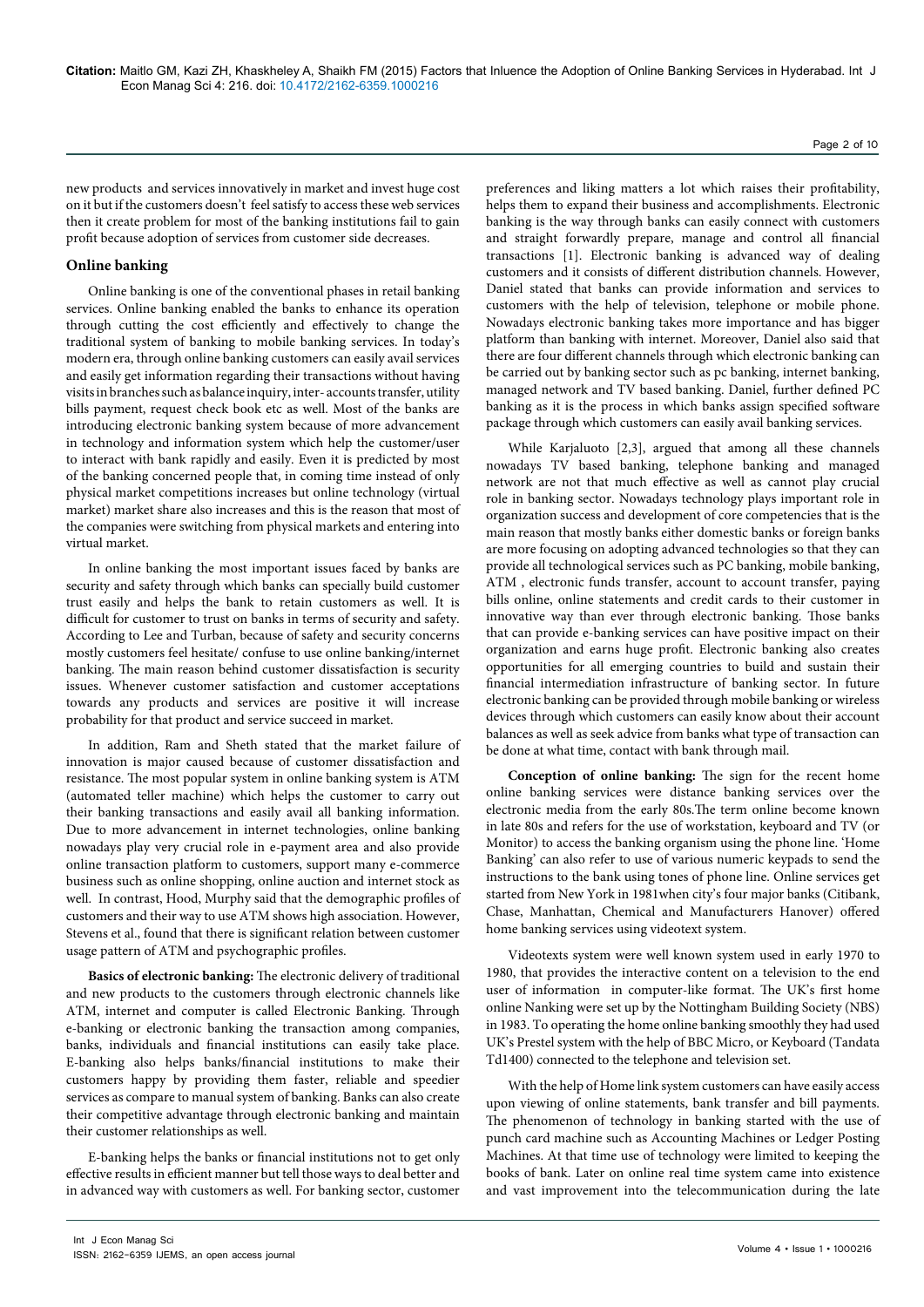1970's and 1980's. It resulted in going up in the field of banking with "Convenience Banking" as a buzzword. Due to convenience banking, the bank is carried to the door step of the customers.

The 1990's saw the birth of spread computing technologies and relational data base management system. The banking industry was basically waiting for these technologies. Now with the help of distribution technologies, one could constitute devoted machines called front-end machines for customer service and risk control while communication in the batch mood without obstructing the response time on the front end machine. Intense competition has forced the banks to rethink upon ways they operated in business. So for that, they to discover as well as improve their products and services to make them more cost effective and beneficial. Technologies in the form of Internet banking has made it viable to look for substitute banking practices at lower cost.

In current era of information technology more and more people are using the electronic banking products and services because large section of the bank's prospects will be made up of computer literature customers. However company should have to strengthen their products and services up to that extend level as banks can easily compete with their revivals on the basis of electronic means.

**Online banking in Pakistan:** Online banking is the most current and recent advance technology in Pakistan like ATM, credit cards and debit cards internet banking is the now days banking product and services. In the Pakistan first took start from the MCB they introduce ATM and credit card facility in mid-1990 the online banking supported by transition of the electronic banking ordinance 2002 by the government of Pakistan. Legal respect of digital signature that related with risk associated documents with the exercise of electronic technology in business. In recent station mostly all Pakistani banks has their own network system. Issuing debit and credit cards collectively operating banks ATM network with each other's. Mostly in the Pakistan ATM and online banking debit and credit cards have the greater then 2000.the annual report of 2005 State bank of Pakistan describe the ATM facility provide by domestic banks and the credit card facility provide by foreign banks like Stander charter and Citi banks control on credit card facility in Pakistan and overall 95% of total amount of transitions.

In Pakistan online banks system adopted little bit late compared to other countries, but they try to do competition with them. Now days Debit and Credit card facility frequently are using by the account holders. Presently 28 commercial banks providing online banking facility in Pakistan 74% of Pakistani banks are operating online banking services. As already discuss MCB took creativity introduce ATM and credit card facility according to report of SBP 2011 currently 4,737 ATM machines are working in Pakistan. In Pakistan Allied banks Limited has 573 ATMs. Allied bank is largest bank in online banking system establish 800 online branches in Pakistan. Mostly commercial banks of Pakistan are offering computerized banking services to their customer and all linked with each other order to operating ATMs.

Online banking systems reduce the cost of operations like physical appearance of banks and workers mostly in the Pakistan e banking creativities and utilize the technology benefits and produce other many benefits in the banking system Pakistan has been among the late inter in the online banking. First ATM was start in 1999 and in 2000 internet banking was introducing [4].

Financial institutions of Pakistan will also have to increase suitable protection to deal with the operational risks. 90% of the banks in urban

areas using computerized system by 2006. Different banks offering different facility like fund transfer in the other banks. Some bans also provide mobile banking facility in which we can transfer utility bills can do payment through mobile phone.

## **Structure of study**

This research is divided into 4 chapters as shown in Figure 1. In the first chapter the background of the selected area is presented followed by a problem discussion that ends with limitations. In chapter two theories related to the topic will be conferred. Chapter three consists of the methodology used in this research. In the chapter four defines the data is collected through quantitative technique and the analysis of data. Finally, chapter five consists of findings, conclusion and suggestion for further research (Figure 1).

# **Definitions of Terms**

- Channel convenience
- Information on online banking
- Perceived Risk
- Prior internet Knowledge
- ❖ Security Perception

# **Channel convenience**

Copeland defined convenience goods as a class of consumer products that were intensively dispersed and required least time and physical and mental effort to purchase.

**Information on online banking:** The important factor that consumers consider before adopting is the amount of information they have about internet banking. According to Sathye [5], while the use of internet banking services is fairly new experience too many people, low awareness of internet banking is a major factor in causing people not to adopt internet banking.

Perceived risk: Bauer [6] defined risk in terms of uncertainty and consequences associated with consumer's actions. Perceived risk increase with uncertainty or the degree of associated negative consequence.

**Prior internet knowledge:** Karjaluoto et al. showed that prior experience with computers and technologies and attitudes towards

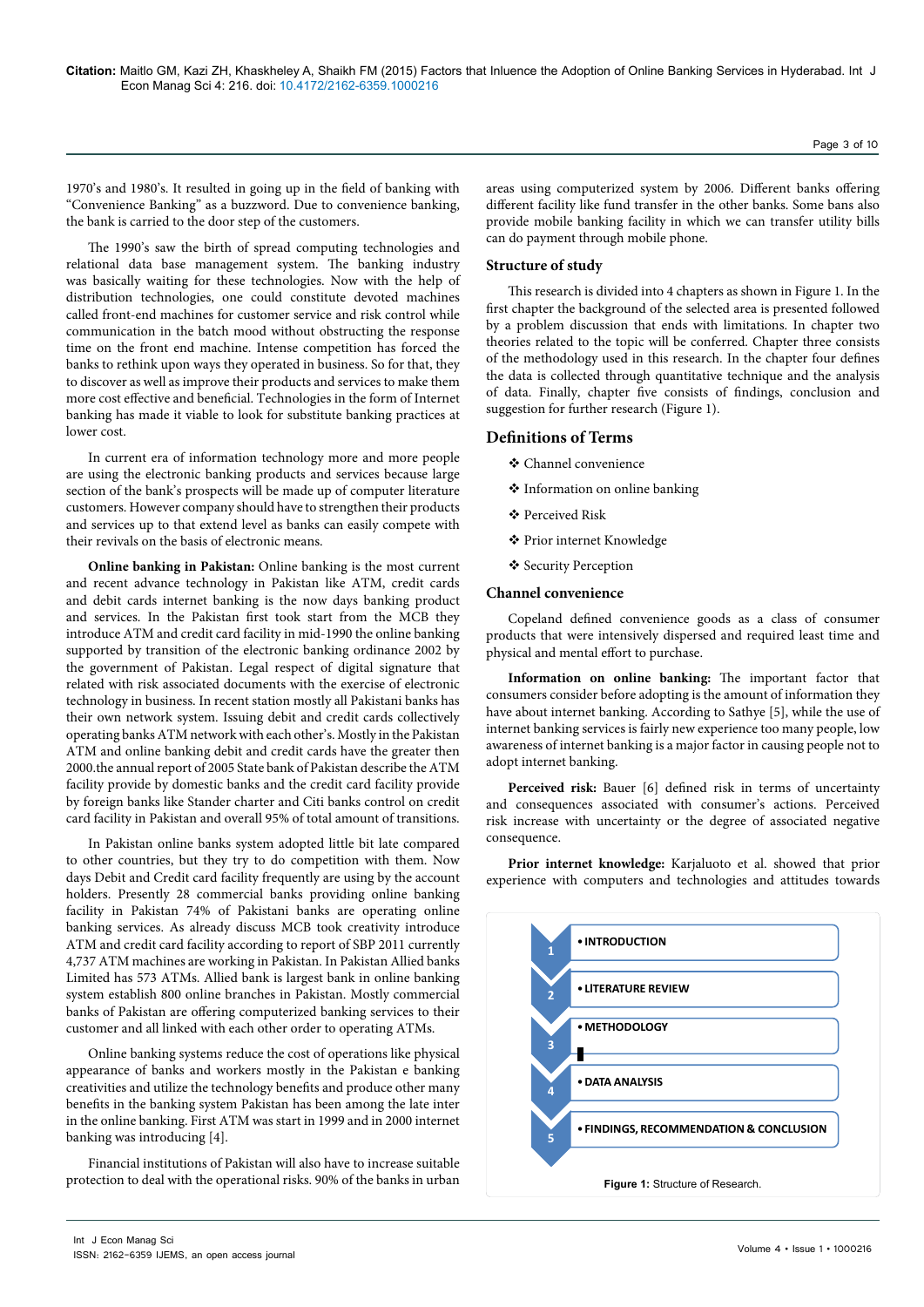Page 4 of 10

computers influence both attitudes towards online banking and actual behaviors.

**Security perception***:* Security is one of the very important factors in determining the decision of consumers to use Internet banking. In USA, Thorton Consulting which conducted a survey focusing on banks concluded that 67 percent of US banks feel that "security concerns" is the major barriers for Internet banking.

## **Research problem**

In current era of competition everybody wants such type of facilities which can save their valuable resources. Online banking is one of them. The aim of this research is to know the influence of Channel Convenience, Information on online banking, Perceived Risk, Prior internet Knowledge, Security Perception (Independent variables) upon Online Banking Service Adoption (Dependent Variable).

# **Research objectives**

The main objective of the study is to determine among which variables contributes to Adoption of E-banking in Hyderabad. The specific purposes of this study are as follows:

1. To determine the adoption of e-banking factors in the banks of Hyderabad.

2. To examine the effect of channel convenience, information of online banking, perceived risk, security perception and prior internet knowledge on adoption of e-banking.

3. To find out the influence of demographic variables upon adoption of online banking.

4. To analyze relationship between independent and dependent variable.

## **Justification**

The basic motive of an organization in this global world is to increase the organization performance for that online banking plays crucial role in the productivity of organization. This research will provide food for thought to those financial institutions who want to increase the market share with the help of online banking.

## **Scope**

This study will carry forward upon the customers of different banks of Hyderabad. This research will be completed within the time frame of four months.

## **Limitation**

In this study customers of different banks will be taken into account for survey.

# **Literature Review**

# **Introduction**

Online banking is quite important for everyone in current technological era, because nowadays everyone wants to get their works quickly, so for that internet banking is a viable source to get their work done quicker as compare to the traditional one. To deal with online transactions some of the factors should be keep in the mind for the smooth operations of your business, Influence of Information on Online Banking, Channel Convenience, Prior Internet Knowledge, Security Perception and Perceived Risk.

## **Online banking**

Shanmugan and Guru define in way that the closely worldwide connectivity offered by internet has made IT an invaluable tool of business. These types of advancements have shaped a new type of economy, which may be called digital economy. This fast emerging economy is bringing with it rapidly changing technologies, created the awareness for all the areas of business and forming cybernetic supply chains and new methods of businesses and service delivery channels such as online banking.

The term online banking/e-banking has been used in literature in various ways, to some extent electronic banking refers to several types of services through which bank's customers can request for the information and carry out most retail banking services through internet, television or cell phones. Online banking means providing the banking products and services quickly to their customers through electronic medium, interactive communication channels. Basel Committee has comprehensively defines the online banking as the provision of retail and small value banking products and services through electronic channels, such products and services can include lending, taking deposit, account's management, e-billing payments and services such as electronic money. According to Byers and Lederer, that e-business literature has studied the occurrence of the online banking from various angles. Some research has explored the progression and adoption of online banking, while others define the challenges and benefits to be enlarged form online banking services which are concerned for organization. From the last two decades banking sector has chosen the new type of medium to provide the services based on information technology with the help of internet for the sake of customer preferences and needs, competition has been increased from non-banks, changes in social trends and demographics, and deregulation from government for financial service sector.

According to Shah and Clarke the adoption of new IT application is largely influenced by the some of the factors such as overall organizational attitude and culture as well infrastructure and technical elements.

# **Demographics characteristics**

Demographic factors also linked with the adoption of different banking channels, mostly internet banking [7]. For examples people with high education and have good knowledge about the computer and their system work and have good information and skills. These abilities are critical in the situation of internet banking and therefore a relationship between formal education and adoption is submitted. According to Flavia 'n et al. mostly women less like to conduct their banking activities online.one research in Turkey also show according to the Akinci et al. [8] mostly mid age consumer are more likely to conduct their banking activities online compare to the younger and older consumer to use internet banking [9] appearances that those who belong to upper class they more like to using online banking system thy feel it's less costly and time saving tools. It's usually familiar that demographic factors have excessive impact on consumer behavior and attitudes concerting online banking analysis that there is significant different on age, gender and income towards using internet banking. Davis et al., [10,11] define the degree in which a person trusts that using a particular system improve his or her job and also increase their work performances.

Mostly general factor of user's is attitude towards technology, and their using experience and getting information from the people it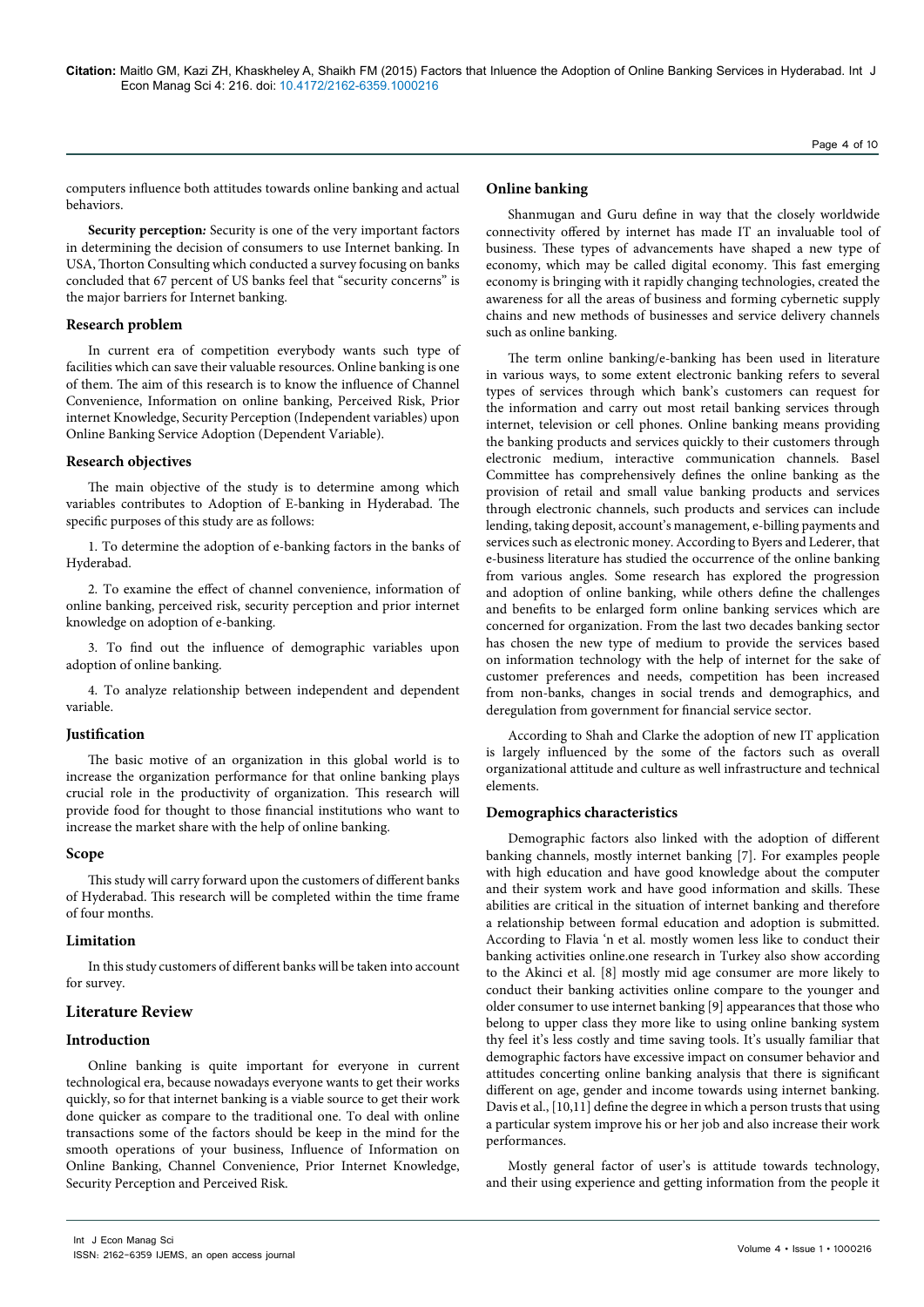support to use easy and increasing the information and way to using that in different contexts. Easy of using consumer perception that using internet banking involves fewer efforts these for that customer who believe that system using is easy according to the [12] (Figure 2).

## **Channel convenience**

Convenience has been identified that adoption is very important issue for new technology (ACNielsen and Pew defined convenience is good for the consumer product because they need time and physical efforts to purchase product after that some other definition of convenience focus on resources such as time and efforts required in shopping also for that they produce product [13]. Other researchers, also forcing on the concept of convenience to non-shopping activities also. It's connected to the graphic view of internet compare to mobile banking [14] besides these 24 services are presented [15,16]. Easily do home contact world wide access and worldwide services also available, time saving and can use through the internet banking, in previous author discussing retail banking is a completive advantage for retail channel in the services [17] convenience is one factor in transaction channel and determined the key channel transaction channel preferences and doing satisfaction. In this study also indicated that the support convenience was the most important variables adoption of all online activities. Convenience recognized by many studies that is an important adoption factor. An us study shows that conveniences is important factor for internet banking 24hours access and time saving. Chung and Paynter found many of people not interested to using internet banking they did not need high convinces. Accessibility, which related to convenience also found an important factor.

## **Information on online banking**

The banking sector should focus on beliefs, attitudes as well as behaviors of customer which helps them to provide services according customer preferences. According to the Shih and Fang, through online banking, banks can utilize resources in creatively as well as innovatively in order facilitate their customers to carry out transaction in near space. The online banking helps the banks to provide services and customers can conveniently do transaction like payment, account transfer, and



create investment opportunities. Moreover, online banking provide different service to customers as well as help banks to do retail banking with the help of computer, television and mobile.

According to the Gerrard and Cunningham online banking is cost saving for banks and ultimately creates convenience for the customers therefore convenience and online banking has positive correlation among them. Most of the banks provide online banking services which encourage the customers to use it because online banking because it costs less, the employees made error sometimes in manual work so it reduces that human error and disputes among employees and customers. In addition, Gerson stated that emergence of IT-based technologies facilitates banking sector to satisfy needs of the customers. The banks can provide additional service quality which creates loyalty among customers**.** The emergency of the internet has greater impact on the distribution of electronic banking and day by day create opportunity for banking sector to provide 24 hour services to their customers so it is beneficial for banks as well as customers and remove all boundaries related to time as well as geography.

# **Prior internet knowledge**

The banking sector changes from traditional way of branch banking to modern way of providing services. According to the Joseph Schumpeter, technology motivates banks to study about customer behaviors. Moreover, new emergence of technology changed the way of doing transaction like buying and selling of financial transactions with the help of different distribution channels like mobile phones and internet banking. This whole changing helps the banking sector to know about customer preferences. According to the Bagozzi et al., the present behavior of the customer depends upon their past experiences to use internet coupons. The emergence of internet technology also impacts the perception as well as the behavior of the bankers. Kolachi said that different banks of Pakistan provide online banking services and products like inquiry, payment, request and download of information regarding customer profile.

## **Security perception**

The banks as well as the customers are really concern about the security issues because of lack of those laws which govern the online banking/internet banking. Security perception can be defined as the main area of customer concern in the adoption of internet banking**.** The security issues depend on both computers as communication security. Even though, electronic/online banking provides the opportunity to banks but it is limited just because of the security issues and technological problems. Most of the time customers are reluctant to use e-commerce or it-based technological services like online banking because there may be interruption in their private information. Most of the banking studies show security and privacy as their major concern. Moreover specifically, the security and privacy issues are the major barriers in the adoption of online banking services. According to the Roboff and Charles**,** most of the customers are aware of risks concerns but can't have full grips on information related to security concerns. However, customers think that bankers have more concern about their security issues and have strong faith on bankers while low confidence on technology. In contrasts, Chung and Paynter stated that adoption of online/internet banking was low because customer feels fear to avail this facility only due to security problems. The major concern of customers regarding online banking usage is different security as well as privacy perception. According to the Hain et al., mostly those customers who are not using online banking services are more concerned about security and privacy issues as compare to those who avail it.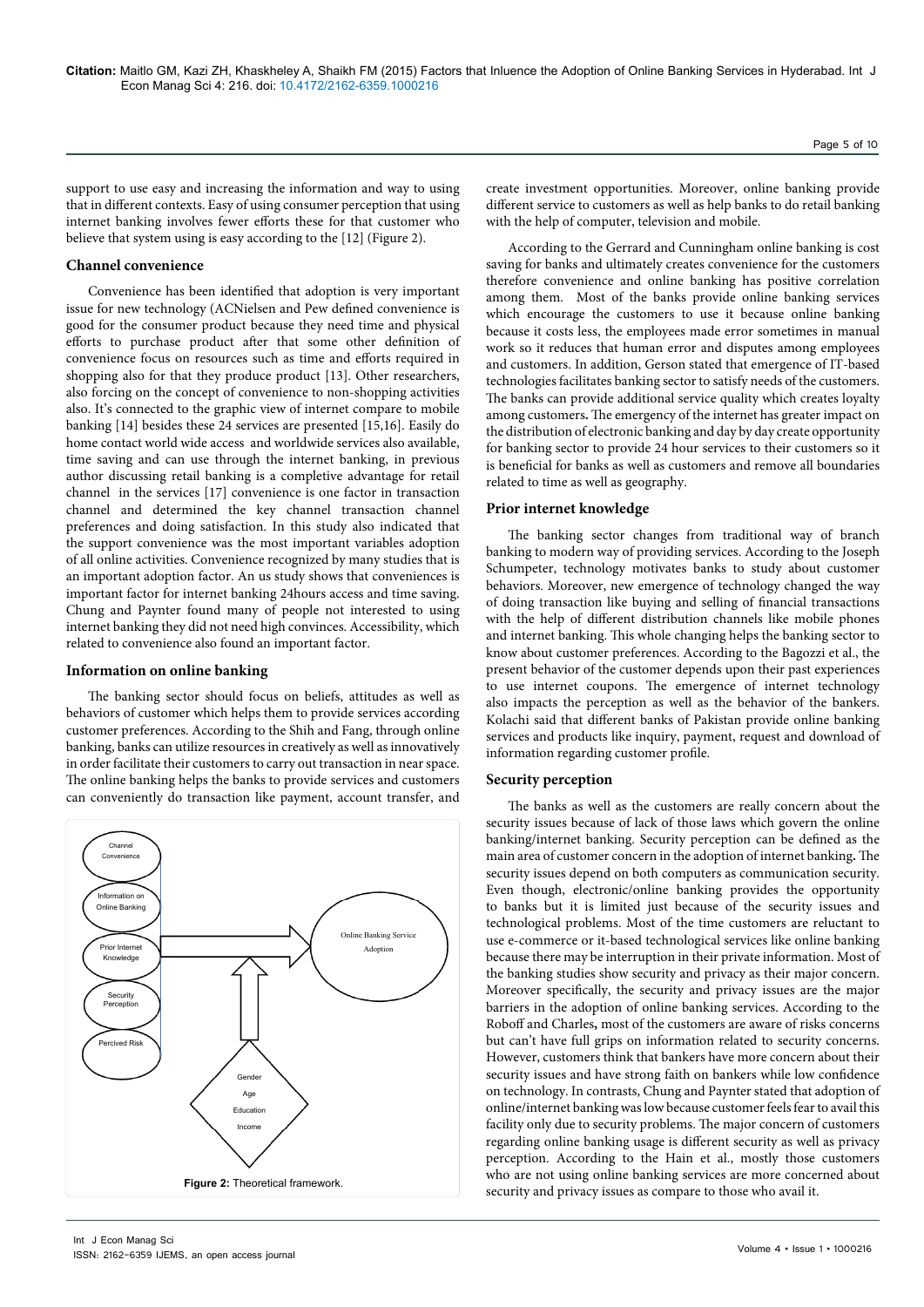**Citation:** Maitlo GM, Kazi ZH, Khaskheley A, Shaikh FM (2015) Factors that Inluence the Adoption of Online Banking Services in Hyderabad. Int J Econ Manag Sci 4: 216. doi: 10.4172/2162-6359.1000216

# **Perceived risk**

The factor mostly effecting on the adoption of online banking by customer is perceived risk. Many studies [18,19] believed customer risk perceptions to be a major problem to the future growth of online banking services. Bauer defined risk in term of doubt and cost linked with consumer actions. Perceived risk increase with uncertainty and size of negative magnitude. According to the Hdi-Peng et al., the degree in which consumer perceived risk and customer own ability to face the risk that impact on the purchasing strategies [20]. It's a tension that effect on the consumer perception whether risk or happened or not. Mostly the less perception of risk involved in the internet banking the more likely an individual used online banking system. According to Littler and Melanthiou. Cunningham et al., Pavlou, Salam et al., Schlosser et al., [21-24]. Perceived risk is an important factor that influencing online consumer performance because of the online banking and criminal act and perfumed with high speed because there is no any physical channel according to this author. If any illegal person able to get information through the internet that will create financial loss. Mostly the distance, nature of the environment creates uncertainty of using global organization to connect and reduce the risk through the elements of e- commerce services. The main components of perceived risk are security and trust, which consider top issue. Perceived risk always show an uncertain and risky environment. According to the Krauter and Kaluscha online transactions always take place in risky environments and lake of control and resourcefulness are involved. Online trust can reduce the levels of perceived risk associated with transaction process [25]. Previous research shows that E-commerce approval show that perceived security risk is an important factor of internet banking adoption. Perceived risk can also cause to reject new technology based services delivery mostly customer are also worried about that technology based services delivery system not work as excepted and take time to solve the problem.

# **Research Methodology**

This chapter is all set to define the whole procedure through which the research came in to the real shape by explaining the research design, instruments and actions, data taking and data interpretation procedures and furthermore this chapter includes methodological assumptions and limitation, so this whole chapter elaborates the kind of systematic way, through which this research was successfully analyzed and resulted.

## **Research design**

This research is quantitative in nature, because in that research we have to collect the information from the respondents through questionnaires in which we have to see which of the variable has more impact on adoption of e-banking. Primary data will be collected through the close ended questionnaire. In this study data of independent variable and dependent variable were collect from the customers of different banks of Hyderabad.

#### **Population**

For this research estimated population is 1400 banks customers

#### **Sampling technique**

Convenience sampling techniques has been adopted to collect the response. krejice Morgan table has been used to select the sample for research, At 1400 population sample size of 302 were taken into for the collection of data from the respondents.

## **Measurement and instrument selection**

The questionnaire has been used to collect the information for respondents, For measurement, we will quantify the respondent's response with the help of likert 5 point scale. Ranging from (1=strongly disagree, 5=strongly agree).

## **Data collection procedure**

Questionnaire is used for data collection.

## **Software used**

In this research we have used Microsoft Excel and Word software version 2007, and SPSS coding software to find the results for this research study, and this SPSS helped us to find the Impact of the all variables on the adoption of online banking, and understand the influence and relationship between the independent variables on the adoption of online banking.

## **Data Analysis**

This chapter deal with the data returned from Customers of banks of Hyderabad (Appendix). The first section of this chapter will introduce the demographics information. In the administration of survey, participants' demographics data were collected along with Adoption of online banking and Channel Convenience, Information on online banking, Perceived Risk, Prior internet Knowledge, Security Perception factors data. The motive of collection of these demographic data was to knowing the general information about the customers of Banks. Those demographics data consisted of participants' age, gender, education and occupation, further analysis consist of reliability, comparison of co-relation of various variables and regression.

## **Reliability**

**Interpretation:** Table 1 shows the .769 Cronbach's Alpha, which is more than the required standard reliability of .60 that means the instrument of this research is quite reliable.

## **Frequencies**

The gender of responding customers consists of 56% males (169) and 44% females (133) (Table 2).

**Interpretation:** The research demographics result show that response received 169 (56%) were males and 133 (44%) were the females. Total number of respondents was 302 (Figure 3).

| <b>Reliability Statistics</b>                       |            |  |  |  |  |  |
|-----------------------------------------------------|------------|--|--|--|--|--|
| Cronbach's Alpha                                    | N of Items |  |  |  |  |  |
| 28<br>0.769                                         |            |  |  |  |  |  |
| Table 1: Table representing Reliability statistics. |            |  |  |  |  |  |

| Gender       | Frequency | Percent | <b>Valid Percent</b> | <b>Cumulative Percent</b> |
|--------------|-----------|---------|----------------------|---------------------------|
| Male         | 169       | 56      | 56                   | 56                        |
| Female       | 133       | 44      | 44                   | 100                       |
| <b>Total</b> | 302       | 100     | 100                  |                           |

**Table 2:** Gender Frequency between males and Females.

| Age Group | Frequency | Percent |
|-----------|-----------|---------|
| $15 - 20$ | 45        | 15%     |
| $21 - 25$ | 105       | 35%     |
| 26-30     | 112       | 37.10%  |
| $31 - 35$ | 40        | 13.20%  |
| Total     | 302       | 100     |

**Table 3:** Table representing age interpretation of various age groups.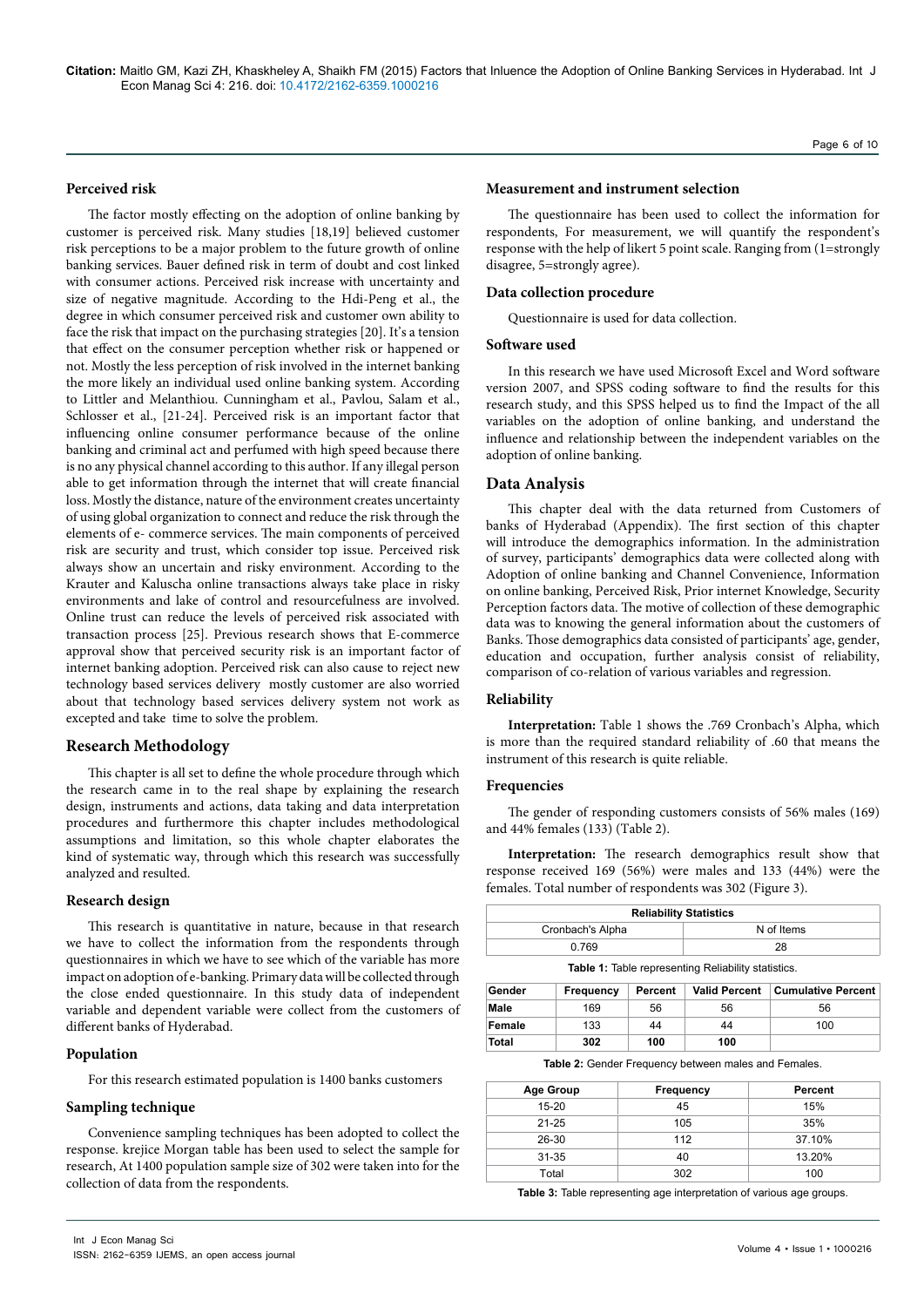# **Age interpretation**

Table 3 shows the age of the respondants the total respondants were 30 out of which 15% lies under the age of 15 years to 20 years, 35% between 21 years to 25 years, 37.10% between 26 years to 30, 13.20% between 31 years to 35 years (Table 3 and Figure 4).

## **Education interpretation**

After the categorization of the respondents in male and female, and furthermore it was divided regarding their standard in which they study Figure 5 which shows that 10.3% from High School along with







| <b>Education</b> | Frequency | Percent |      | Valid Percent   Cumulative Percent |
|------------------|-----------|---------|------|------------------------------------|
| High School      | 31        | 10.3    | 10.3 | 10.3                               |
| College          | 38        | 12.6    | 12.6 | 22.9                               |
| Graduation       | 130       | 43      | 43   | 65.9                               |
| <b>Masters</b>   | 103       | 34.1    | 34.1 | 100                                |
| Total            | 302       | 100     | 100  |                                    |

**Table 4:** Educational interpretation division of standards.

| Occupation            | Frequency |      |      | Percent   Valid Percent   Cumulative Percent |
|-----------------------|-----------|------|------|----------------------------------------------|
| Student               | 112       | 37.1 | 37.1 | 37.1                                         |
| Independent           | 44        | 14.6 | 14.6 | 51.7                                         |
| Blue-collar worker    | 62        | 20.5 | 20.5 | 72.2                                         |
| Middle Staff Employee | 64        | 212  | 212  | 93.4                                         |
| Executive             | 20        | 6.6  | 6.6  | 100                                          |
| Total                 | 302       | 100  | 100  |                                              |

**Table 5:** Occupation Interpretation.





the frequency of 31, while 12.6% are from College, that has frequency of 38.43% from graduation along with the frequency of 130, while 34% are from Masters (Table 4).

## **Occupation interpretation**

After the categorization of the respondents regarding their standard in which they study graph no 4.2.4 which shows that 37.1% from Students along with the frequency of 112, while 14.6 % are from Independent, that has frequency of 44. 20.5% from Blue-Collar along with the frequency of 62, while 64% are from idle Staff has frequency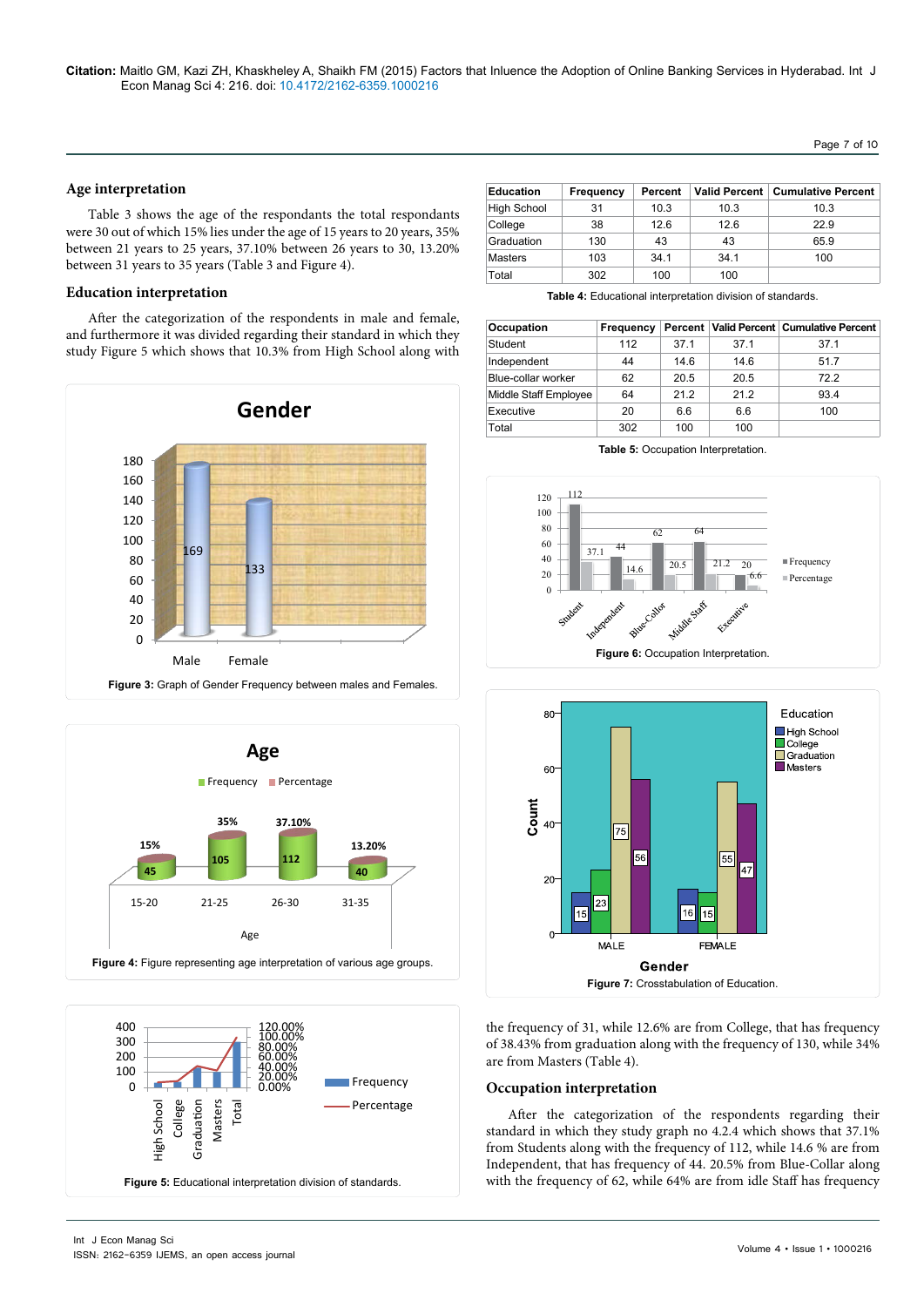of 64. While the executive has percentage of 6.6 and frequency of 20 (Table 5 and Figure 6).

# **Crosstabulation**

**Interpretation:** The Figure 7 shows that there were actually 302

| Gender * Education      |               | <b>Education</b>               |    |     |                | Total |
|-------------------------|---------------|--------------------------------|----|-----|----------------|-------|
| <b>Cross tabulation</b> |               | High School College Graduation |    |     | <b>Masters</b> |       |
| Gender                  | <b>MALE</b>   | 15                             | 23 | 75  | 56             | 169   |
|                         | <b>FEMALE</b> | 16                             | 15 | 55  | 47             | 133   |
| <b>Total Count</b>      |               | 31                             | 38 | 130 | 103            | 302   |



| Gender * Age Cross tabulation |               | Age   |           |       |       | Total |
|-------------------------------|---------------|-------|-----------|-------|-------|-------|
|                               |               | 15-20 | $21 - 25$ | 26-30 | 31-35 |       |
| Gender                        | <b>MALE</b>   | 25    | 46        | 70    | 28    | 169   |
|                               | <b>FEMALE</b> | 20    | 59        | 42    | 12    | 133   |
|                               | Total         | 45    | 105       | 112   | 40    | 302   |
|                               |               |       |           |       |       |       |

**Table 7:** Crosstabulation of Age groups.

|                                   | N   | Mean   | <b>Std. Deviation</b> |
|-----------------------------------|-----|--------|-----------------------|
| Channel                           | 302 | 1.9512 | 1.82839               |
| <b>Security Perception</b>        | 302 | 3.5841 | 0.71918               |
| <b>Perceived Risk</b>             | 302 | 3.6265 | 0.38419               |
| <b>Prior Internet Knowledge</b>   | 302 | 3.128  | 0.554                 |
| <b>Information of Online</b>      | 302 | 3.9305 | 0.57378               |
| <b>Adoption of Online Banking</b> | 302 | 3.9296 | 0.5568                |

**Table 8:** Table representing the Descriptive Statistics.

respondents in which the female respondents were 16 in high school, 15 from college, 55 from graduation and 47 from masters, while the male respondents there were 75 from graduation (Table 6).

**Interpretation:** Figure 8 depict that there were 302 respondents of which female respondents were 59 from 21-25, 42 female respondents were from 26-30 age group, 12 were from third age group of 31-35 and 20 were from the 15-20 age group. While 25,46,70,28 male respondents were from the age group of 15-20, 21-25, 26-30, 31-35 respectively (Table 7).

## **Descriptive statistics**

**Interpretation:** The Table 8 provides the important and relevant information, and i have made a benchmark for mean which is 3, so if the mean of the variables will be less than 3 it will be considered towards the disagreed side, while when the mean of the variables will greater the benchmarks of 3 will be considered towards the agreed side, as the it is showed in the above given table that the channel convenience variable has less mean of 1.95 which shows people of Hyderabad are not agree with adopting the online banking due to the channel convenience.

## **Bivariate analysis**

**Interpretation:** Table 9 demonstrate that dependent variable Adoption of Online Banking has valuable relationship of .699 with Information of online banking variable and results shows that there is greater relationship of .699 between adoptions of online banking with information of online banking variable. In above table result shows that there is minimum relationship between the information of online banking with prior internet knowledge variable.

## **Regression**

a. Predictors: (Constant), Information of Online, Channel, Prior Internet Knowledge, Security Perception, Perceived Risk

**Interpretation:** The Table 10 shows that, there is insignificant impact of independent variables on dependent variable because the  $R^2$ is .484 which is less than .6 which is the benchmark. The R value in the table shows the correlation value among the dependent variable Adoption of Online Banking) and independent variables (Information of Online, Channel, Prior Internet Knowledge, Security Perception, Perceived Risk).

## **Hypothesis testing**

**H1:** There is a positive relationship between Channel Convenience and Adoption of e-banking.

| <b>Correlations</b>               | Channel | <b>Security Perception</b> | <b>Perceived Risk</b> | <b>Prior Internet</b><br>Knowledge | Information of<br>Online | <b>Adoption of Online</b><br><b>Banking</b> |
|-----------------------------------|---------|----------------------------|-----------------------|------------------------------------|--------------------------|---------------------------------------------|
| <b>Channel Convenience</b>        | 302     | .155                       | 0.083                 | 0.041                              | 0.095                    | 0.092                                       |
| <b>Security Perception</b>        |         |                            | 0.103                 | 0.1                                | .166                     | .176                                        |
| <b>Perceived Risk</b>             |         |                            |                       | 0.002                              | .303                     | .236                                        |
| <b>Prior Internet Knowledge</b>   |         |                            |                       |                                    | .118                     | 0.085                                       |
| Information of Online Banking     |         |                            |                       |                                    |                          | .699                                        |
| <b>Adoption of Online Banking</b> |         |                            |                       |                                    |                          |                                             |

#### **Table 9:** Bivariate Analysis of Online Banking.

| Model<br>. |                         | ------           | <br>шан | Str<br>:stimate |
|------------|-------------------------|------------------|---------|-----------------|
|            | 700<br>$\cdot$<br>1 U Z | .10 <sup>o</sup> | 484     |                 |

a. Predictors: (Constant), Information of Online, Channel, Prior Internet Knowledge, Security Perception, Perceived Risk

**Table 10:** Regression of model Summary.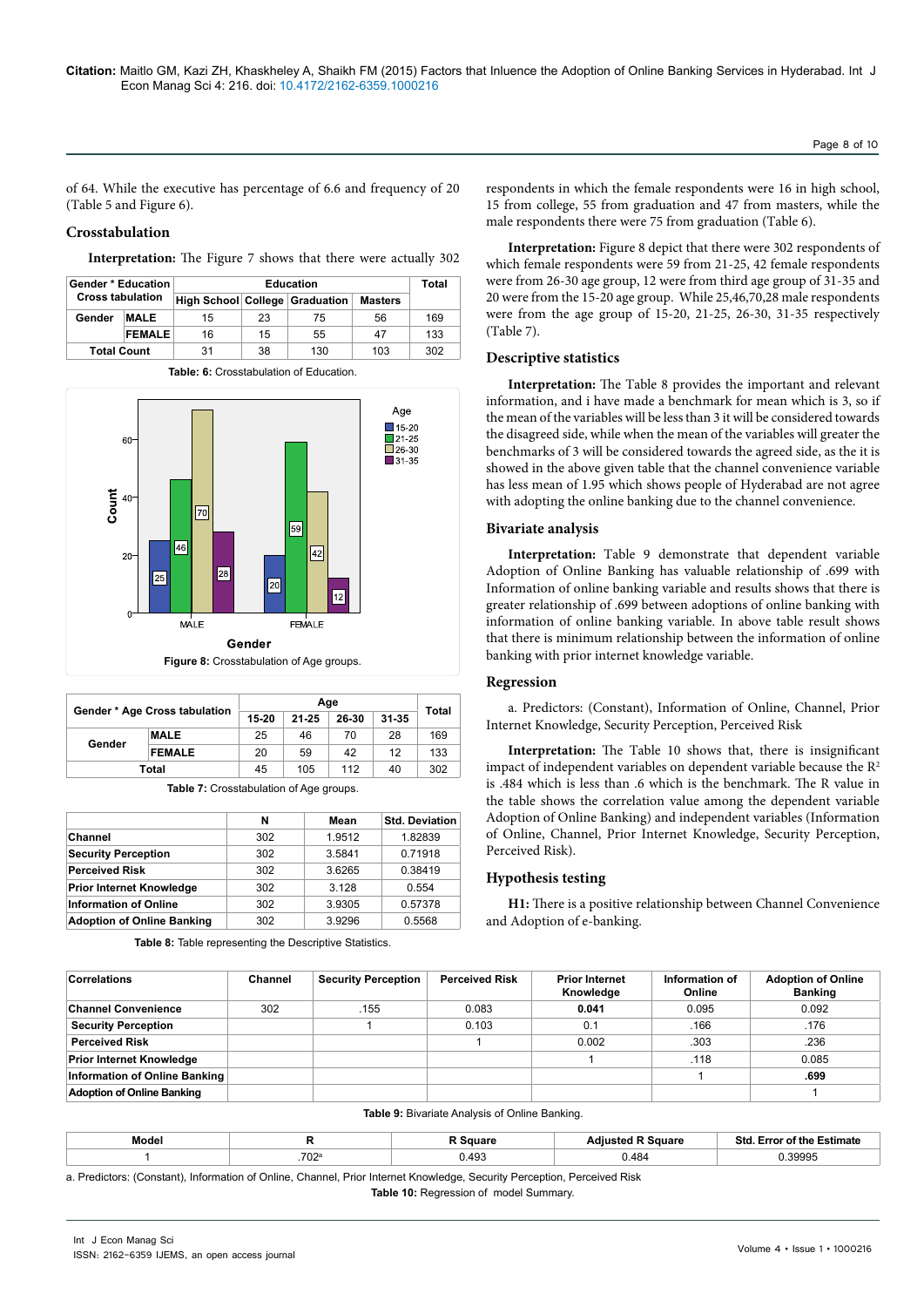Page 9 of 10

**H01:** There is no positive relationship between Channel Convenience and Adoption of e-banking.

**H1:** There is positive relationship between Channel Conveniences with adoption of online banking, because it has .092 or 9.2% correlation, so alternative hypothesis is accepted proved in Table 9.

**H2:** There is a positive relationship between Information on online banking and adoption of e-banking.

**H02:** There is a negative relationship between Information on online banking and adoption of e-banking.

*H2*: There is a positive relationship between information on online banking with adoption of e-banking which is .699\*\* or 69.9%, so that means alternative hypothesis is accepted, proved in the Table 9.

**H3:** There is no positive relationship between perceived risk and adoption of e-banking.

**H03:** There is positive relationship between perceived risk and adoption of e-banking.

There is positive relationship between perceived risk and adoption of e-banking which is .236 or 23.6%, so that means alternative hypothesis is accepted proved in the Table 9.

**H4:** There is a positive relationship between prior internet knowledge and adoption of e-banking.

**H04:** There is negative relationship between prior internets knowledge and adoption of e-banking.

*H4:* There is positive relationship between prior internets knowledge and adoption of e-banking which is .085, so that means alternative hypothesis is accepted proved in the Table 9.

**H05:** There is no difference between the adoption of online banking in males and females.

**H5a:** There is a difference between the adoption of online banking in males and females.

There is difference between male and female in adopting the online banking service in Hyderabad, because it is proved in the Table 2 that shows the number of respondent were in female were 133 or 44%, while male respondents were dominant with 169 or 56%, so it shows that alternative hypothesis is accepted.

# **Key Findings and Recommendations**

- From this research report we come to know that channel convenience, security perception, and perceived risk, prior knowledge about internet and information about the online banking which have impact on adoption of online banking.
- Information on online banking has the highest impact on the adoption of online banking that is 0.699.
- Channel Convenience has a correlation of 0.092.
- Perceived risk has correlation of 0.236.
- Security Perception has correlation of .176.
- Prior Internet Knowledge has correlation of .085.
- But the overall impact of these shows that information on online banking has the highest correlation among all these.
- The reliability of the questionnaire is 0.769 which is good.

# **Conclusion**

As we know that there are many factors which could influence on the adoption of online banking. This research is based on five important factors that are Channel Convenience, Perceived Risk, Security Perception, and Prior Interne knowledge, Information about online banking. Today in era of Information technology every business wants to deliver their products and service via various electronic channels. This research is conducted to find out the influence of Channel Convenience, Information on online banking, Perceived Risk, Prior internet Knowledge, Security Perception (Independent variables) upon Online Banking Service Adoption (Dependant Variable). On the basis of result we came to the conclusion that information about the online banking has the positive influence as well positive correlation with adoption of online banking in Hyderabad.

# **Future Research**

In this research we had taken the five variables those are Channel Convenience, Information on online banking, Perceived Risk, Prior internet Knowledge, Security Perception (Independent variables) upon Adoption of Online Banking Service (Dependant Variable).on the basis of model summary result we are recommending that in future research should take into account different variable which we had not taken into account in this research.

## **References**

- 1. [Burr W \(1996\) Wie Information stechnkdie Bank organisation verändern](http://www.ijmit.com/ojs/index.php/ijmit/article/view/710)  [Könnte, Bank and Market 11: 28-31.](http://www.ijmit.com/ojs/index.php/ijmit/article/view/710)
- 2. [Jyväskylä \(2002\) Studies in business and economics 18, heikki karjaluoto](http://users.jyu.fi/~hekarjal/publications.pdf)  [electronic banking in finland, university of jyväskylä.](http://users.jyu.fi/~hekarjal/publications.pdf)
- Karjaluoto H, Mattila M, Pento T (2002) Factors underlying attitude formation [towards online banking in Finland. International Journal of Bank Marketing,](http://www.emeraldinsight.com/doi/abs/10.1108/02652320210446724)  [20\(6\): 261-72.](http://www.emeraldinsight.com/doi/abs/10.1108/02652320210446724)
- 4. [Ahmed A \(2006\) Policies and Regulations for Expanding e-banking to the Poor,](http://www.bwtp.org/pdfs/arcm/Policies  Regulation for e-Bank.pdf)  [The First Micro Finance Bank Ltd 24 \(1\): 1-8.](http://www.bwtp.org/pdfs/arcm/Policies  Regulation for e-Bank.pdf)
- 5. [Sathye M \(1999\) Adoption of Internet banking by Australian consumers: An](http://www.emeraldinsight.com/doi/abs/10.1108/02652329910305689)  [empirical investigation, International Journal of Bank Marketing 17\(7\): 324-34.](http://www.emeraldinsight.com/doi/abs/10.1108/02652329910305689)
- 6. Bauer RA (1960) Consumer behaviour as risk taking, In Hancock, R.F. (Ed), Proceedings of the 43<sup>rd</sup> Conference of the American Marketing Association, American Marketing Association, Chicago, IL pp. 389-98.
- 7. [Al-Ashban AA, Burney MA \(2001\) Customer adoption of tele-banking](http://www.emeraldinsight.com/doi/abs/10.1108/02652320110399683)  [technology: the case of Saudi Arabia, International Journal of Bank Marketing](http://www.emeraldinsight.com/doi/abs/10.1108/02652320110399683)  [19\(5\): 191-200.](http://www.emeraldinsight.com/doi/abs/10.1108/02652320110399683)
- 8. [Akinci S, Aksoy S, Atilgan E \(2004\) Adoption of internet banking among](http://www.emeraldinsight.com/doi/abs/10.1108/02652320410530322)  [sophisticated consumer segments in an advanced developing country,](http://www.emeraldinsight.com/doi/abs/10.1108/02652320410530322)  [International Journal of Bank Marketing 22\(3\): 212-232.](http://www.emeraldinsight.com/doi/abs/10.1108/02652320410530322)
- 9. [Mattila M, Karjaluoto H, Pento T \(2003\) Internet banking adoption among](http://www.emeraldinsight.com/doi/abs/10.1108/08876040310486294)  [mature customers: Early majority or laggards?, Journal of Services Marketing](http://www.emeraldinsight.com/doi/abs/10.1108/08876040310486294)  [17: 514-28.](http://www.emeraldinsight.com/doi/abs/10.1108/08876040310486294)
- 10. [Davis FD \(1989\) Perceived Usefulness, Perceived Ease of Use, and User](http://dl.acm.org/citation.cfm?id=2017067)  [Acceptance of Information Technology, MIS Quarterly 13: 319-340.](http://dl.acm.org/citation.cfm?id=2017067)
- 11. [Davis FD \(1989\) Perceived Usefulness, Perceived Ease of Use, and User](http://dl.acm.org/citation.cfm?id=2017067)  [Acceptance of Information Technology, MIS Quarterly, Sept, 319-340.](http://dl.acm.org/citation.cfm?id=2017067)
- 12. [Mayer RC, Schoorman FD, Davis JH \(1995\) An integrative model of](http://www.jstor.org/stable/258792?seq=1#page_scan_tab_contents)  [organizational trust, Academy of Management, The Academy of Management](http://www.jstor.org/stable/258792?seq=1#page_scan_tab_contents)  [Review 20: 709-734.](http://www.jstor.org/stable/258792?seq=1#page_scan_tab_contents)
- 13. [Brown LG \(1990\) Convenience in services marketing, Journal of Service](http://www.emeraldinsight.com/doi/abs/10.1108/EUM0000000002505)  [Marketing 4: 53-59.](http://www.emeraldinsight.com/doi/abs/10.1108/EUM0000000002505)
- 14. Black NJ, Lockett A, Winklhofer H, [McKechnie S \(2002\) Modelling consumer](http://www.emeraldinsight.com/doi/abs/10.1108/02652320210432945)  [choice of distribution channels: An illustration from financial services. The](http://www.emeraldinsight.com/doi/abs/10.1108/02652320210432945)  [International Journal of Bank Marketing 20: 161-173.](http://www.emeraldinsight.com/doi/abs/10.1108/02652320210432945)